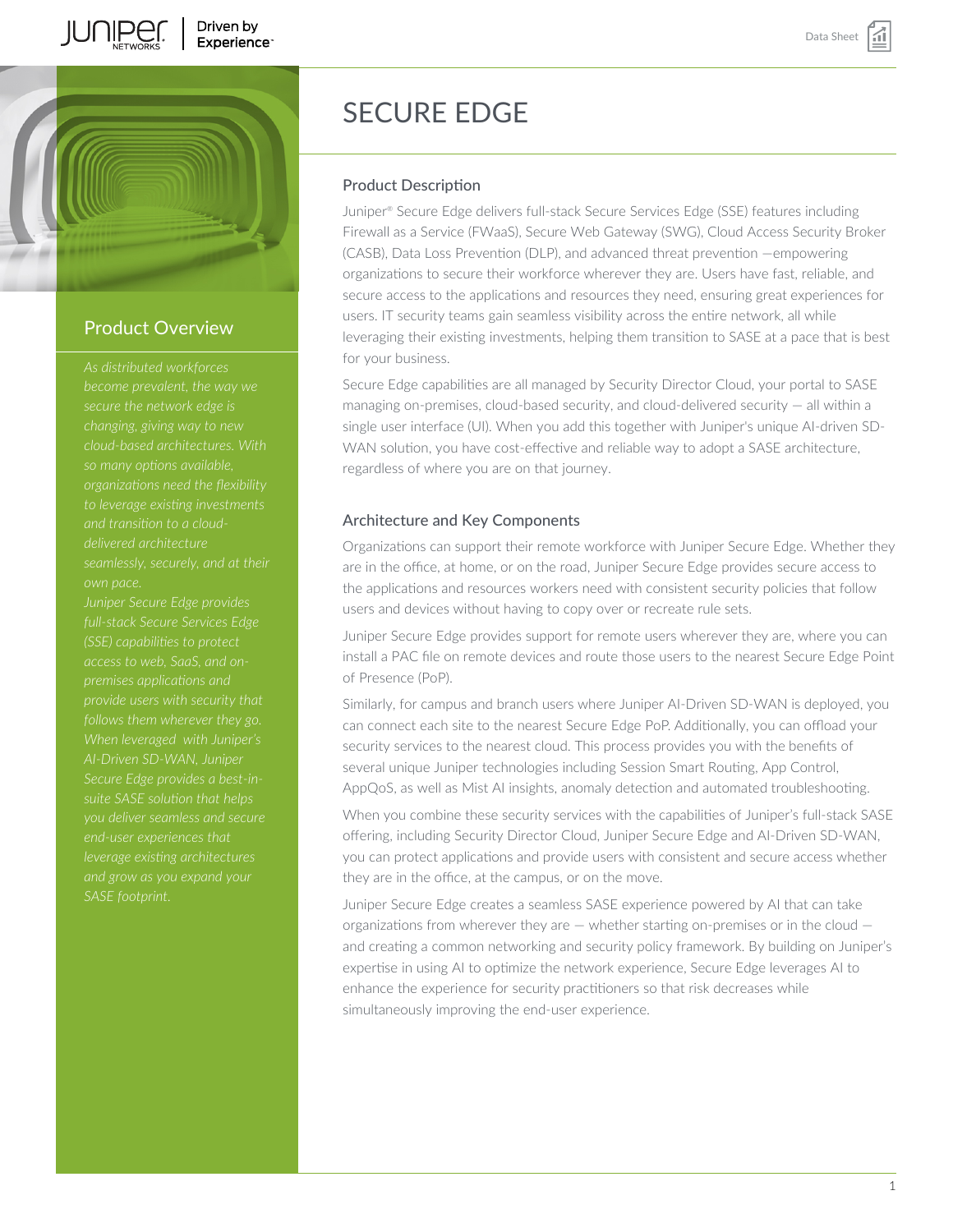

*Figure 1: Secure Edge securely connects users in any location directly to application resources they need without sending traffic back to a centralized location for traffic inspection and threat protection.*

# Features and Benefits Firewall-as-a-Service (FWaaS)

FWaaS identifies applications and inspects traffic for exploits and malware with over 99.5% effectiveness.

Juniper's FWaaS provides all next-generation firewall (NGFW) features as a service, delivered via Juniper's managed cloud. It leverages public cloud points of presence, ensuring fast access to applications anywhere users are located, whether they are "on the network" or not. This unique architecture enables Secure Edge to provide traffic inspection and control with ultra-low latency.

#### Secure Web Gateway (SWG)

SWG protects web access by enforcing acceptable use policies and preventing web-borne threats.

Juniper's SWG provides web traffic control through granular URLbased policies, content inspection, selective SSL decryption, and encrypted traffic insights to protect against web-based attacks even when decryption isn't possible. The SWG filters out non-compliant web sites and removes malware from allowed web traffic. To accomplish this, the SWG includes URL filtering, intrusion prevention, selective SSL inspection, and machine-learning-based malware detection that also profiles HTTPS connections for malicious traffic.

#### Cloud Access Security Broker (CASB)

CASB provides visibility into SaaS applications and granular controls to ensure authorized access, threat prevention, and compliance.

Juniper's CASB secures SaaS applications from unauthorized or inadvertent access, malware delivery and distribution, and data exfiltration. It allows organizations to leverage their existing technology investments, whether customers are starting onpremises with campus and branch use cases, in the cloud with remote workforce use cases, or a hybrid approach.

#### Data Loss Prevention (DLP)

DLP classifies and monitors data transactions and ensures business compliance requirements and data protection rules are followed.

Juniper's DLP reads files and classifies content, such as credit card numbers, social security numbers, and addresses, and tags the file as containing a specific type of data. That data gets consumed by the organization's DLP policy. This policy is essential, as an organization adds in granular controls for documents, they can add tags such as HIPAA and PII. If a user attempts to remove data from the organization, Juniper's DLP stops that from happening.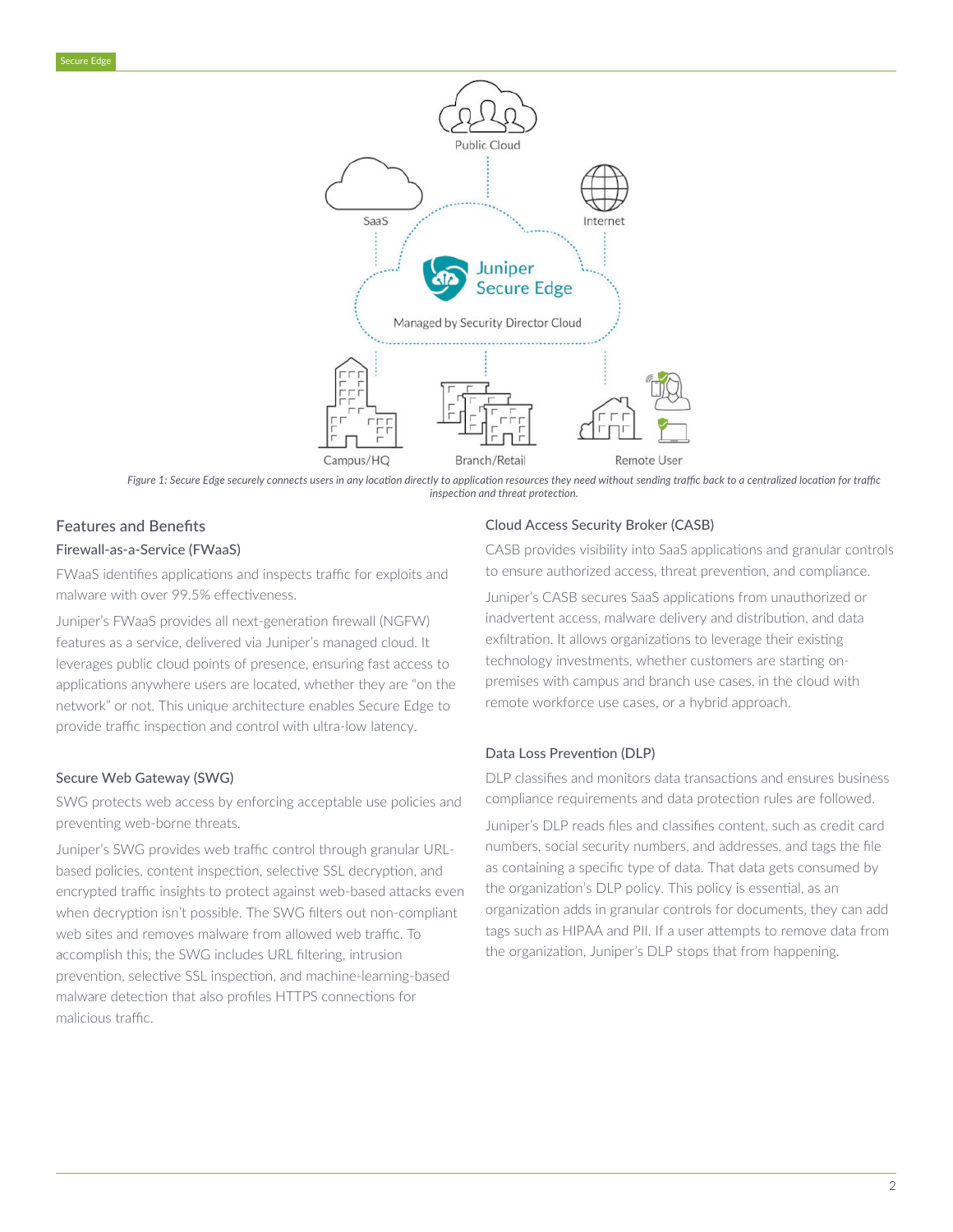#### Advanced Threat Prevention

As the threat landscape evolves and security risks accelerate, you can no longer rely on a single device at the network edge to identify and block threats. Instead, you need a threat-aware network that frees your security analysts to focus on hunting unknown threats and further reduces risk to your organization.

Advanced Threat Prevention discovers zero-day malware and malicious connections, including botnets and command and control (C2), even when traffic cannot be decrypted. It enforces granular mechanisms, such as file quarantine and reduced access rights.

As part of Juniper's Advanced Threat Prevention, Juniper SecIntel provides threat intelligence to all points of connection across the network to block malicious traffic creating a threat-aware network. To reduce risk, SecIntel can be deployed at the WAN edge, across wired and wireless LANs to increase threat visibility, and at enforcement points within the network.

#### Secure User Access

Support the remote workforce whether they are in the office, at home, or on the road with fast and secure user access to the applications and resources people need to do their jobs effectively. Security policies are based on identity and follow the user wherever they go.

Follow-the-user policy provides automated access to third-party contractors through granular risk-based controls, locking down third-party access as an attack vector. Secure Edge policy can be configured so that third-party access to resources requires additional verification, and access can be automatically revoked according to a scheduled end date. Contractors and third parties will no longer have access once their contracts are complete.

Users have seamless and secure access to corporate resources without having to jump through hoops associated with multiple authentication portals or backhauling traffic to a data center. Administrators can control their risk level by ensuring that consistent security policy is applied to users whether they're accessing sensitive resources from their couch or browsing the Internet from the office.

#### Single-Policy Framework

Secure Edge uses the same policy framework as the SRX Series Services Gateways, which means administrators can easily apply policies created for their SRX Series firewalls to remote users and branch sites routing to the nearest Secure Edge point of presence.

Administrators do not need to recreate policies by hand or figure out where each rule should be placed. Secure Edge does all this automatically. This makes it much easier to ensure that user, device, and application security rules are consistent across the edge and into the data center, creating fewer policy gaps, eliminating human error, and making the entire network more secure.



*Figure 2: Unified management coupled with a single policy framework ensures security policies originally created for physical or virtual firewall deployments can easily and automatically apply to sites where Secure Edge delivers those same policies as a service.*

#### Leverage Existing Investments

The transition to a cloud-based security architecture shouldn't mean abandoning existing IT investments. Secure Edge allows organizations to transition to a Secure Access Service Edge (SASE) architecture at their own pace and doesn't force administrators to toggle between separate management platforms for on-premises and cloud-delivered security. All deployment, configuration, and management is done through Security Director Cloud—the same management platform that manages all SRX Series firewalls.



*Figure 3: Easily manage site deployment and configuration, user authentication, and policies from anywhere through an easy-to-use Web interface.*

In addition, organizations that love their existing identity solutions don't need to rip and replace them. Secure Edge works with all leading identity providers, such as Microsoft Azure Active Directory and Okta. It works through Security Association Markup Language (SAML) 2.0 support, as well as any router that supports generic routing encapsulation (GRE) or IPsec.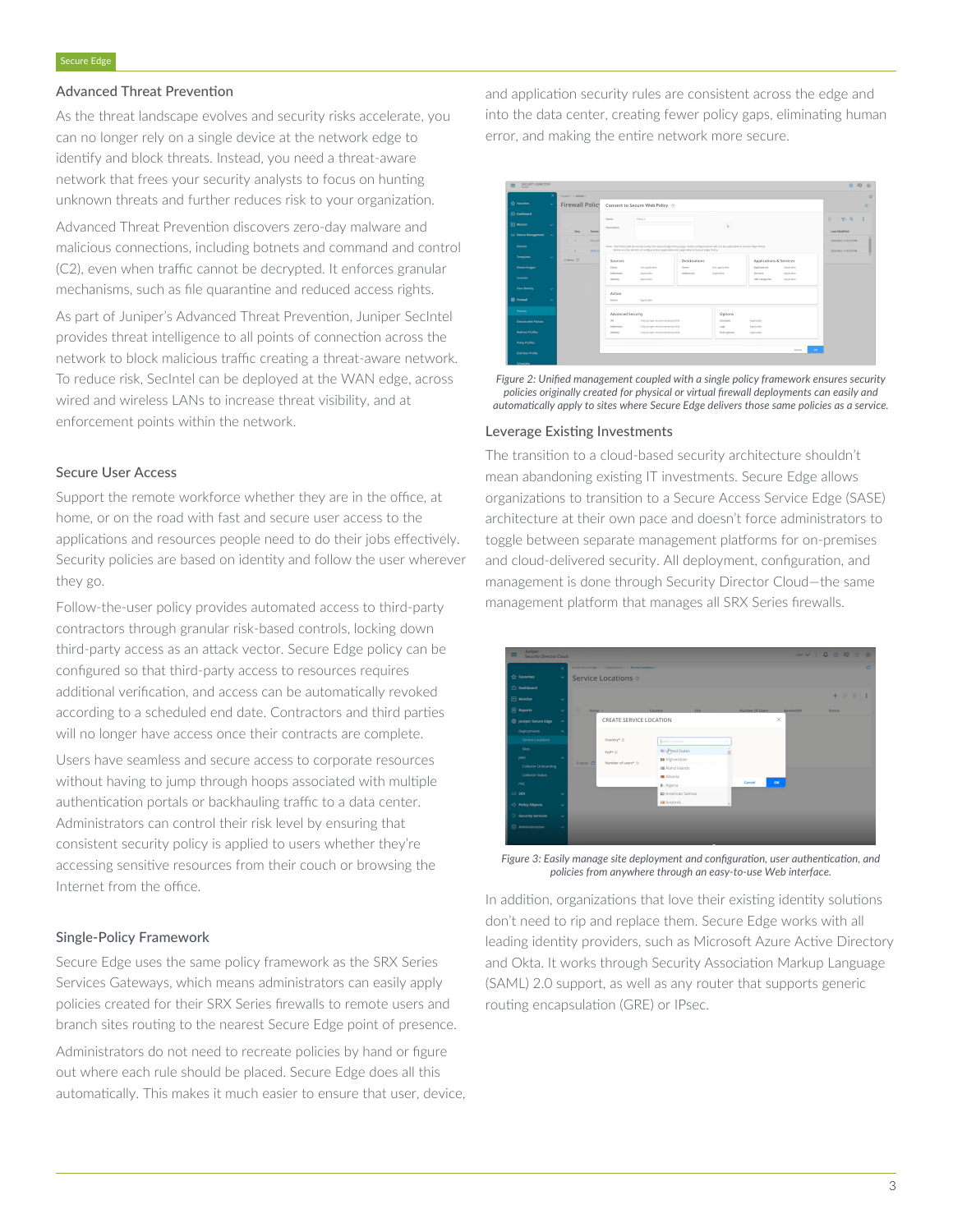#### Security Assurance

Whether it's a rule for a traditional firewall policy or policy delivered as a service, it's important that rules are placed in proper order so they're effective when needed. However, rules can quickly add up, leading to rules that are outdated, shadowed, and therefore ineffective. Also, duplicates require hours of time from administrators who must sort through hundreds or even thousands of rules before they can confidently make changes.

Because Secure Edge is managed through Security Director Cloud, duplicate and shadowed rules are automatically surfaced before they're committed. Rule hit counts are highlighted so administrators can quickly make changes, ensuring that new and existing policies are effective for the intended users at the intended time.

#### Proven Security Effectiveness

It's not enough that a cloud-delivered FWaaS, SWG, CASB, DLP, and advanced threat prevention are easy to use. The security services controlling traffic and user access and inspecting threats must be effective as well. The threat prevention features delivered as a service by Secure Edge are the same threat prevention features delivered on the physical, virtual, and containerized SRX Series firewalls. These features, including intrusion prevention, antimalware, advanced threat prevention via Juniper Advanced Threat Prevention Cloud and Encrypted Traffic Insights, have been proven over 98.9% effective against server- and client-side exploits and 100% effective against malware by multiple third-party tests.

#### Delivering Best-in-class SSE

Juniper Secure Edge delivers best-in-class SSE as part of a full-stack SASE solution that empowers organizations to transition to a SASE architecture regardless of where they are on their SASE journey. Juniper offers full-stack WAN edge and SSE that leverage the power of the cloud to optimize both the network and security experience.

Dynamic policies can be created to center around a user or group of users, or device or group of devices, so that access and threat protection rules are applied consistently regardless of geographic or network location. Administrators do not need to duplicate or recreate rule sets, helping increase operational efficiency and furthering Zero Trust initiatives within organizations.

#### Table 1: Secure Edge Features and Benefits

| Feature                                                               | <b>Benefit</b>                                                                                                                                                                                                                                                                                                                                                                                                                                                                                             |
|-----------------------------------------------------------------------|------------------------------------------------------------------------------------------------------------------------------------------------------------------------------------------------------------------------------------------------------------------------------------------------------------------------------------------------------------------------------------------------------------------------------------------------------------------------------------------------------------|
| Application<br>visibility and<br>control                              | Facilitates instant recognition and control of application access,<br>including Software as a Service (SaaS) applications: the application<br>name, description of the service, and inherent level of risk, regardless of<br>port, protocol, or encryption method.                                                                                                                                                                                                                                         |
| <b>Secure Web</b><br>Gateway                                          | Ensures Web traffic remains free of web-borne threats and provides<br>direct Internet access to users wherever they're located through a<br>Secure Web Gateway functionality with SSL/TLS proxy and inspection<br>capabilities.                                                                                                                                                                                                                                                                            |
| <b>URL</b> filtering                                                  | Provides Web traffic categorizations that can be incorporated into<br>application and security policy to automatically protect users from web-<br>borne threats, such as drive-by malware downloads, phishing sites, and<br>exploit kits. Secure Edge URL filtering also helps organizations maintain<br>compliance by controlling Web access and preventing unwanted<br>browsing activity.                                                                                                                |
| <b>Content filtering</b>                                              | Inspects e-mail, webpages, and files for unwanted and malicious<br>content. Administrators can granularly control what content is allowed,<br>restricted, or blocked within security policies.                                                                                                                                                                                                                                                                                                             |
| <b>SaaS Security</b>                                                  | Provides greater visibility and control over SaaS applications, including<br>data, usage, compliance, threat prevention and access, monitors and<br>controls user behavior, and minimizes potential risks associated with use<br>of unsanctioned apps, or "shadow IT."                                                                                                                                                                                                                                     |
| Data Loss<br>Prevention                                               | Monitors and protects sensitive data as it transits between networks,<br>users, and services, and at rest within SaaS applications. Prevents data<br>leakage and excessive data exposure anywhere regulated data moves<br>and resides, and in accordance with compliance requirements.                                                                                                                                                                                                                     |
| User identity                                                         | Integrates with identity services, such as Azure AD and Okta, to define<br>policies and application use based on individual users or user groups.<br>Provides visibility into application usage at the user level rather than IP<br>address, providing powerful insights into application traffic traversing<br>the network.                                                                                                                                                                               |
| Dynamic user<br>segmentation                                          | Helps to limit third-party access as an attack vector with follow-the-user<br>policies. Policies can be created to apply to users wherever they go, on<br>or off the corporate network, providing automated access control to<br>employees and third-party contractors.                                                                                                                                                                                                                                    |
| <b>Intrusion</b><br>detection and<br>prevention<br>services (IDS/IPS) | Mitigates network and application exploits and protects against a range<br>of attacks with signatures proven effective by multiple third-party tests.<br>Juniper intrusion detection and prevention (IDP) constantly monitors<br>new exploits against recently discovered vulnerabilities, keeping<br>network protection up to date against the latest cyberattacks and<br>stopping them at the exploit stage before they gain a foothold inside the<br>network.                                           |
| Anti-malware                                                          | Uses a constantly updated global threat database augmented by<br>research from threat-sharing communities such as Cyber Threat<br>Alliance, to protect the edge. Through in-line inspection and blocking,<br>Secure Edge prevents known malware from installing on endpoints and<br>blocks malicious outbound (C2) communications resulting from malware<br>infections                                                                                                                                     |
| Domain Name<br>System (DNS)<br>filtering                              | Identifies domains with high-risk reputations, typically those associated<br>with attack campaigns or containing unwanted content, and blocks<br>communications to and from both the domain and associated IP<br>address.                                                                                                                                                                                                                                                                                  |
| <b>DNS</b> security                                                   | Analyzes DNS queries for threat activity, such as tunneling, C2<br>communications, and domain generation algorithms, identifying<br>compromise attempts and preventing additional infection. Identifies<br>signs of DNS misuse that attackers employ to circumvent security<br>controls.                                                                                                                                                                                                                   |
| <b>Advanced threat</b><br>protection                                  | Leverages Juniper ATP Cloud, Juniper's global threat intelligence hub,<br>for advanced threat protection to uncover and mitigate zero-day<br>malware quickly and improve threat response times by taking real-time<br>threat information and pushing it out to all points across the network.<br>Juniper ATP Cloud has been proven effective against new and<br>commodity malware by multiple third-party tests.                                                                                           |
| <b>Encrypted traffic</b><br>insights                                  | Restores threat visibility lost due to encryption, without the heavy<br>burden of full TLS/SSL decryption. Secure Edge collects relevant<br>SSL/TLS connection data, including certificates used, cipher suites<br>negotiated, and connection behavior. This information is processed<br>using network behavioral analysis and machine learning to determine<br>whether the connection is benign or malicious. Malicious traffic can<br>then be dropped, stopping threats such as botnets in their tracks. |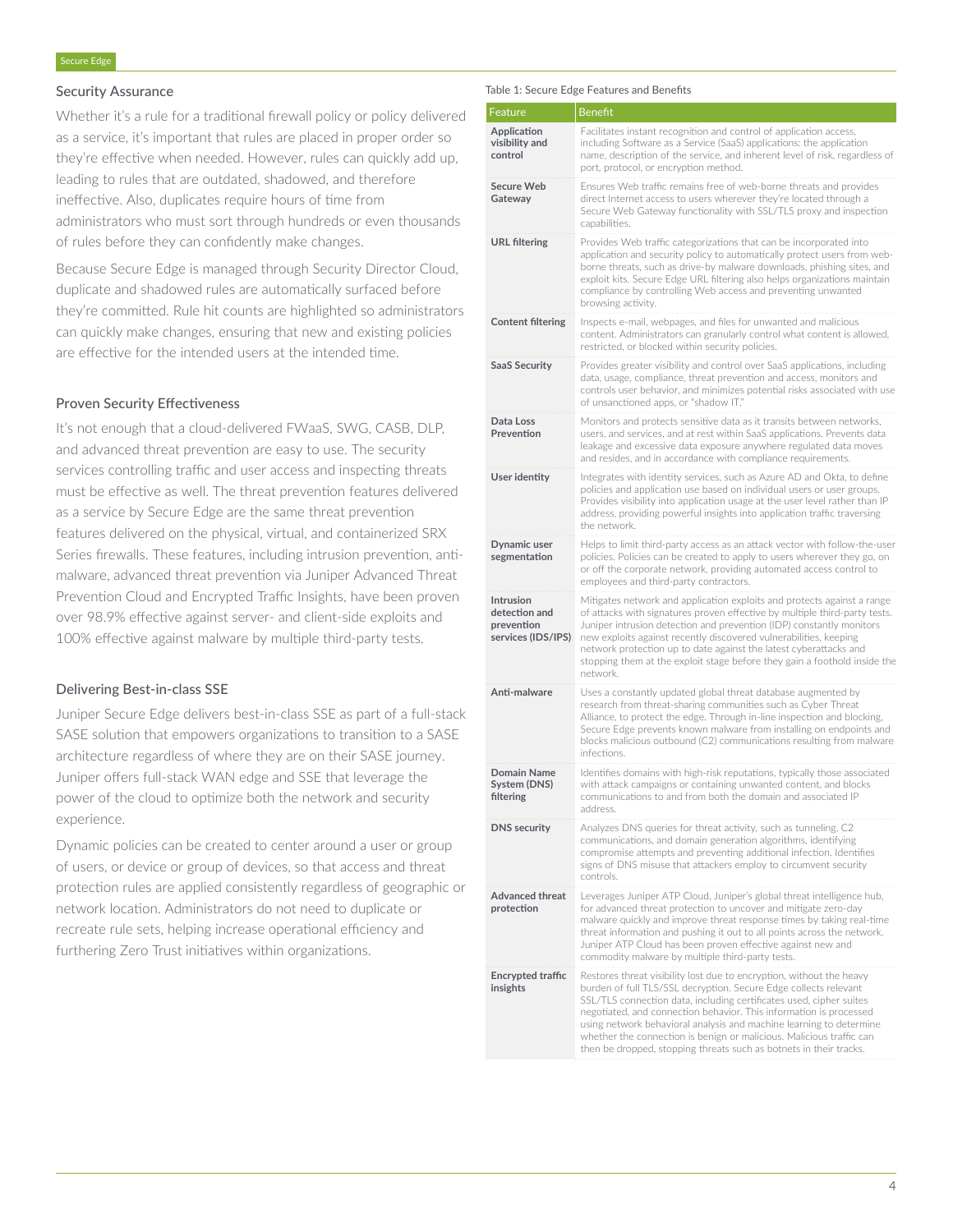| Feature                                                 | <b>Benefit</b>                                                                                                                                                                                                                                                                                                                                                                                                                       |
|---------------------------------------------------------|--------------------------------------------------------------------------------------------------------------------------------------------------------------------------------------------------------------------------------------------------------------------------------------------------------------------------------------------------------------------------------------------------------------------------------------|
| Adaptive threat<br>profiling                            | Leverages existing infrastructure to create security intelligence feeds<br>based on real-time events occurring on the network. These feeds,<br>unique to each organization, can be configured based on security<br>policies and utilized by other enforcement points on the network to<br>detect threats and update their infrastructure in real time, blocking<br>potential attacks.                                                |
| Compromised<br>host isolation                           | Identifies compromised devices, which can be added to a quarantine list<br>either manually or automatically, stopping those devices from accessing<br>sensitive data and preventing the malware from spreading laterally.                                                                                                                                                                                                            |
| Agentless on-<br>ramp                                   | Protects users with security policies through agentless functionality.<br>Users log in through single sign-on (SSO) to securely access the<br>applications and data they need.                                                                                                                                                                                                                                                       |
| <b>SaaS Security</b><br>Posture<br>Management<br>(SSPM) | Performs an automated assessment of your SaaS landscape against<br>well-defined security guidelines, reducing the operational complexity in<br>managing multiple apps, preventing data loss from misconfigurations,<br>and ensuring compliance in a multi-cloud environment. Uses a prebuilt<br>compliance libraries of common standards or best practices such as CIS<br>Foundations Benchmarks, SOC 2, PCI, NIST 800-53, or HIPAA. |
| Cloud Data<br><b>Discovery</b>                          | Performs periodic or ad-hoc deep assessments of data in cloud apps<br>using DLP templates to identify security blind spots, detect open shares<br>and address many global regulations - PCI, HIPAA, GDPR, GLBA, etc.                                                                                                                                                                                                                 |

#### Product Options

Secure Edge can be purchased as a subscription license based on number of users. Licensing for 1-, 3-, and 5-year terms are available for both standard and advanced tiers.

| Feature                                                                                                                             |     | Standard   Advanced   Premium |     |
|-------------------------------------------------------------------------------------------------------------------------------------|-----|-------------------------------|-----|
| TLS/SSL inspection                                                                                                                  | Yes | Yes                           | Yes |
| Secure Web Gateway                                                                                                                  | Yes | Yes                           | Yes |
| URL filtering                                                                                                                       | Yes | Yes                           | Yes |
| Content filtering                                                                                                                   | Yes | Yes                           | Yes |
| Application visibility                                                                                                              | Yes | Yes                           | Yes |
| User awareness and segmentation                                                                                                     | Yes | Yes                           | Yes |
| Standard threat prevention (threat intelligence feeds,<br>DNS filtering, anti-malware, compromised host isolation)                  | Yes | Yes                           | Yes |
| Advanced Threat Prevention (DNS security, zero-day<br>malware prevention, encrypted traffic insights, adaptive<br>threat profiling) | No  | Yes                           | Yes |
| Intrusion detection and prevention services (IDS/IPS)                                                                               | Nο  | Yes                           | Yes |

## Add-Ons to WAN Assurance

Customers can add out-of-band CASB-DLP to their active WAN Assurance licenses.

| Out-of-band CASB-DLP*               | Standard | Advanced | Premium. |
|-------------------------------------|----------|----------|----------|
| CASB-DLP (API-based), 1 TB CDD      |          |          |          |
| SaaS Security Posture Management    |          |          |          |
| Cloud data discovery (per TB add-on |          |          |          |

\*Out-of-band CASB-DLP licenses **must** be tied to an active base license for Juniper Secure Edge or Juniper WAN at-or-band CASB-<br>surance/SD-WAN

## **Specifications**

|                | Standard                                                                                                                                        | Advanced                     | Premium         |
|----------------|-------------------------------------------------------------------------------------------------------------------------------------------------|------------------------------|-----------------|
|                | Traffic forwarding Protected access credential (PAC), PAC, GRE, IPsec<br>GRE. IPsec                                                             |                              | PAC. GRE. IPsec |
| Authentication | Security Assertion Markup<br>Language (SAML), Lightweight<br>Directory Access Protocol (LDAP),<br>Juniper Identity Management<br>Service (JIMS) | SAML, LDAP, JIMS SAML, LDAP, | <b>JIMS</b>     |

#### Juniper Security Director Cloud

Security Director Cloud is Juniper's cloud-based centralized management platform for all security policies, regardless of form factor. Security Director Cloud enables organizations to manage security anywhere and everywhere, on-premises, in the cloud, and from the cloud with unified policy management that follows users, devices, and applications wherever they go. Policies can be created once and applied anywhere.

Security Director Cloud provides extensive security policy management and control through a centralized interface and enforces policies across physical, virtual, and containerized firewalls on-premises and across multiple clouds simultaneously, as well as for Secure Edge FWaaS, SWG, CASB, DLP, and advanced threat policies. Administrators can quickly manage all phases of the security policy life cycle, including zero-touch provisioning and configuration, and rule placement and effectiveness, while gaining insight into sources of risk across the network.

Organizations can use Security Director Cloud and on-premises instances of Security Director simultaneously to securely transition to a SASE architecture.

## Ordering Information

To order Juniper Secure Edge and access software licensing information, please visit the How to Buy page at [https://](https://www.juniper.net/us/en/how-to-buy/form.html) [www.juniper.net/us/en/how-to-buy/form.html](https://www.juniper.net/us/en/how-to-buy/form.html).

Files uploaded to the cloud for processing are destroyed afterward to ensure privacy. The Juniper Networks privacy policy can be found on the product Web portal at [https://](https://www.juniper.net/us/en/privacy-policy.html) [www.juniper.net/us/en/privacy-policy.html.](https://www.juniper.net/us/en/privacy-policy.html)